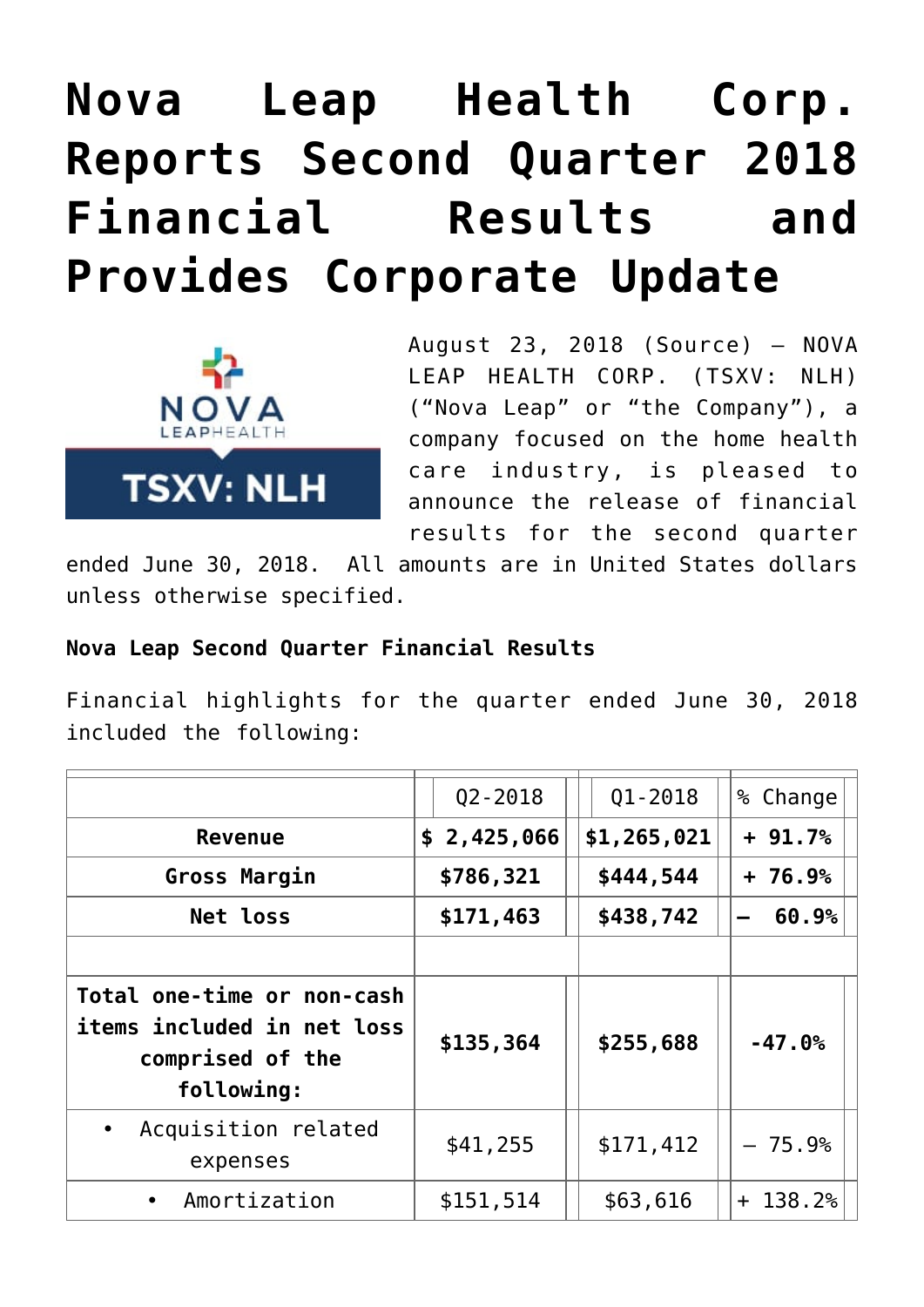| · Stock-based<br>compensation                        | \$26,567      | \$81,580       | $-67.4%$ |
|------------------------------------------------------|---------------|----------------|----------|
| • Foreign exchange gain                              | $($ \$83,972) | $($ \$60, 920) | $+37.8%$ |
|                                                      |               |                |          |
| Annual recurring revenue<br>run rate (defined below) | \$11,400,000  | \$7,600,000    | $+50.0%$ |

Other highlights for the quarter ended June 30, 2018 included the following:

- The Company reported double digit revenue growth for the fourth consecutive quarter;
- Nova Leap expanded into Canada as it closed the previously announced acquisition of Always Home Homecare Services Inc., located in Halifax, Nova Scotia, on June 1, 2018;
- Each of the United States and Canadian operating segments were profitable during the second quarter;
- Closed the previously announced acquisition of Home Health Solutions located in Holyoke, Massachusetts on April 14, 2018;
- Closed the first tranche of a brokered private placement in April 2018 and raised gross proceeds of \$798,643 (\$1,006,050 CAD);
- Closed the final tranche of a brokered private placement in May 2018 and raised gross proceeds of \$1,843,837 (\$2,387,400 CAD);
- Closed a non-brokered private placement in May 2018 and raised gross proceeds of \$671,269 (\$869,160 CAD).

"Our expansion in New England has been going very well," said Chris Dobbin, President and CEO of Nova Leap, "It was an opportune time for us to expand into Canada and we expect our growth to continue."

This news release should be read in conjunction with the interim condensed consolidated financial statements for the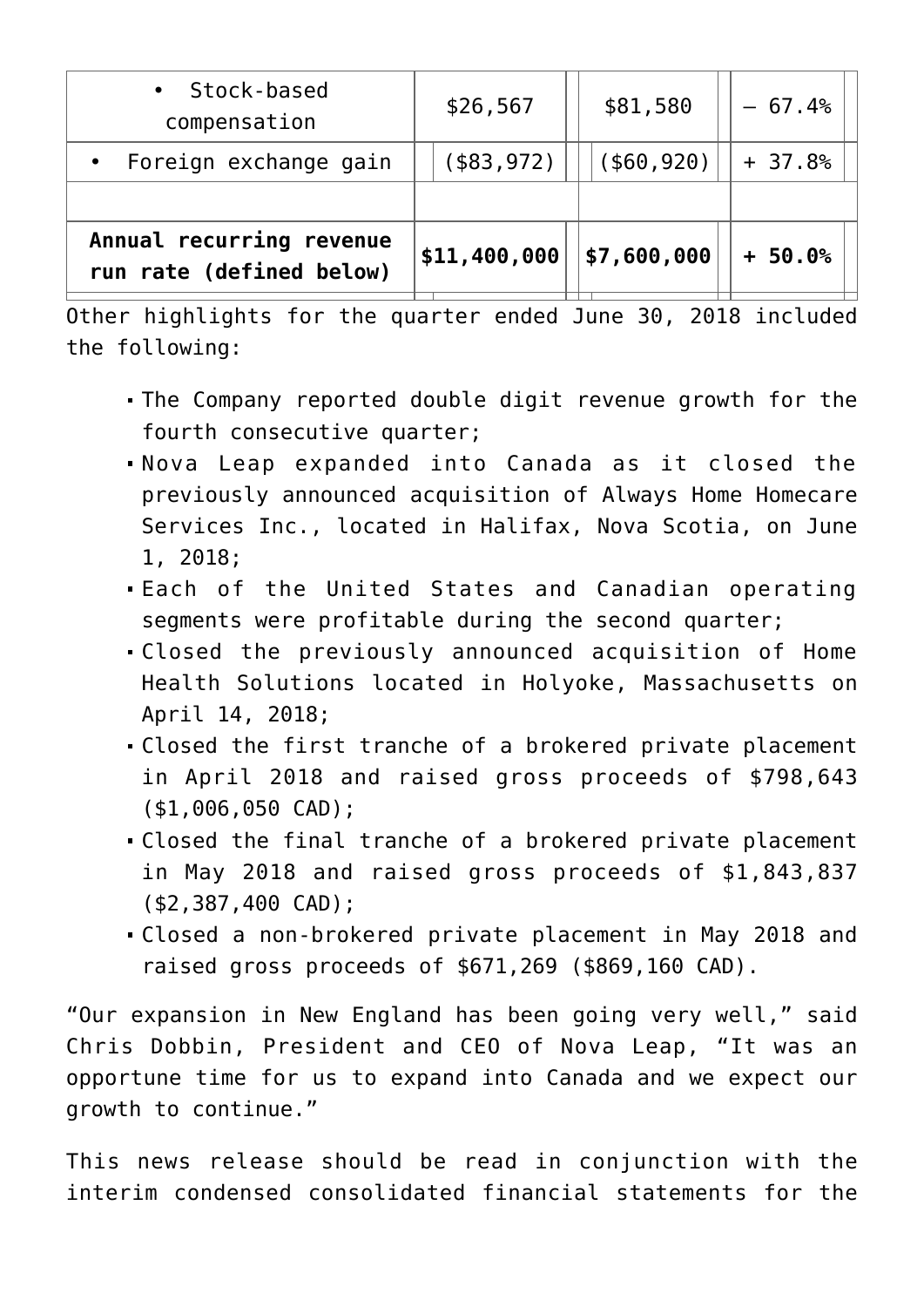three and six months ended June 30, 2018, notes to the financial statements, and management's discussion and analysis, which have been filed on SEDAR.

## **Corporate Update**

- Management had previously announced its updated plans, during the release of Q1 results and the Company's corporate update, to complete up to five acquisitions in 2018. Three acquisitions have been closed in 2018 to date;
- On August 13, 2018, subsequent to Q2, Nova Leap announced the execution of a definitive agreement for the acquisition of a New England based home health care business;
- On August 20, 2018, subsequent to Q2, Nova Leap announced the execution of a definitive agreement for the acquisition of a Massachusetts based home care business;
- Management continues to explore and evaluate further opportunities for the acquisition of profitable home health care businesses;
- Management had previously indicated that it anticipated Nova Leap would exceed a \$10 million revenue run rate by the end of Q2 2018 and is pleased to report that has been accomplished as the Q2 revenue run rate was \$11.4 million;
- Management had also previously indicated that it was targeting to exit 2018 with a revenue run rate range of \$14 million to \$15 million. The two most recent definitive agreement announcements place the Company on track to achieve this target.

## **About Nova Leap**

The Home Care Providers industry is one of the fastest growing healthcare industries in Canada and the United States. Home care saves patients billions of dollars every year by treating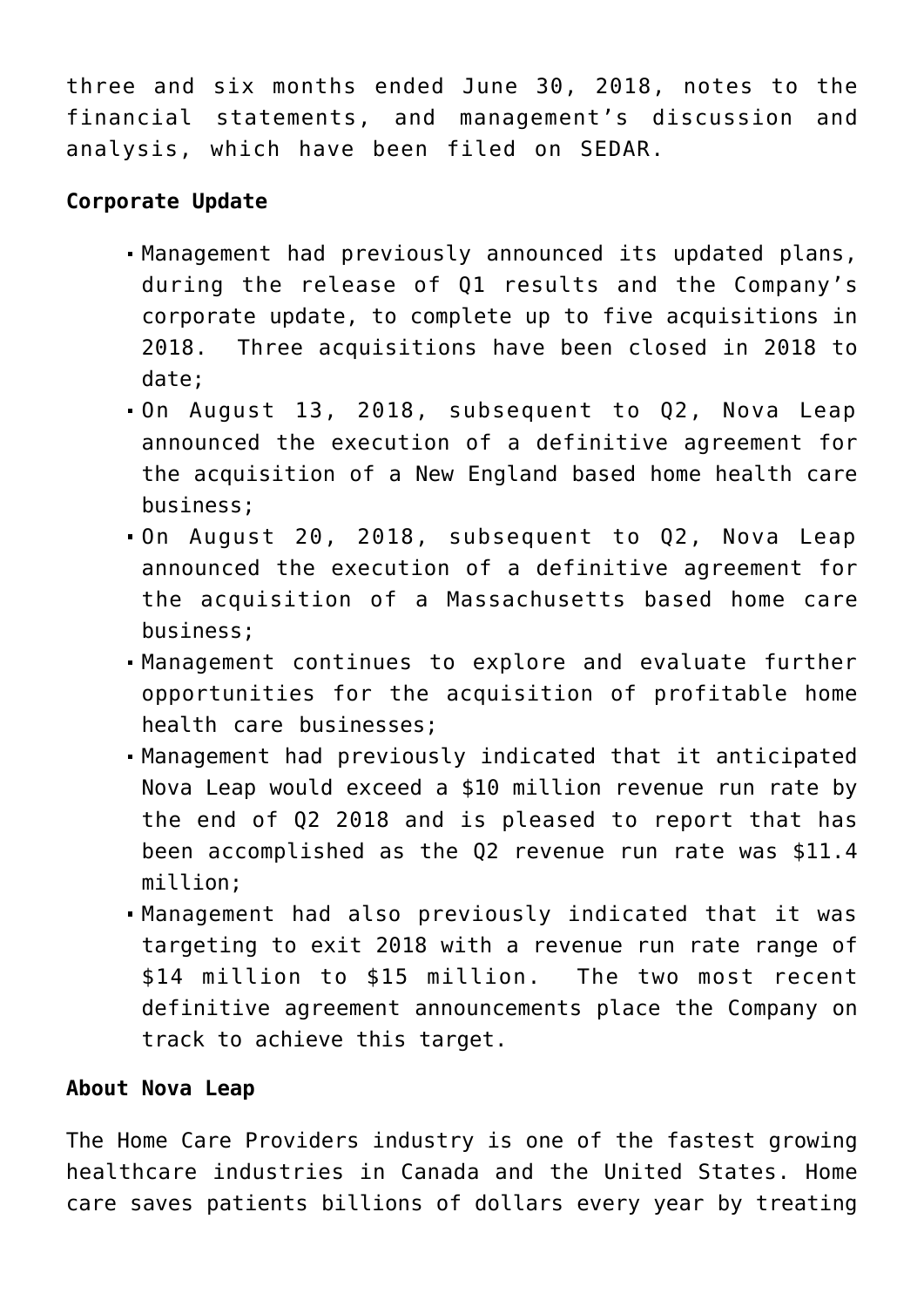them in their own homes instead of in hospitals. An aging population, the prevalence of chronic disease, growing physician acceptance of home care, medical advancements and a movement toward cost-efficient treatment options from public and private payers have all fostered industry growth. Nova Leap is focused on a highly fragmented market of small privately-held companies providing patients one on one care in their homes, facilities or hospice. Nova Leap's postacquisition organic growth strategy is to increase annual revenue per location through a combination of increased employee investment, including training, focused sales and marketing efforts, billing rate increases, expansion of geographical coverage, and improved referral sources.

#### *NON-GAAP MEASURE:*

*Annual recurring revenue run rate is the expected annualized recurring revenue based on the most recent month's actual revenue for current operations multiplied by 12.* 

*For acquisitions that closed subsequent to the reporting period or are expected to close and have been disclosed in a press release as material information, annual recurring revenue run rate is the expected annualized recurring revenue based on the most recent month's revenue for current operations multiplied by 12 plus the annual revenue based on the most recent financial information available for the newly acquired operations or operations which are expected to close and have been disclosed in a press release as material information.*

#### *FORWARD LOOKING INFORMATION:*

*Certain information in this press release may contain forwardlooking statements, such as statements regarding future expansions and cost savings, the Company's expected 2018 revenue run rate and plans regarding future acquisitions and financings. This information is based on current expectations*